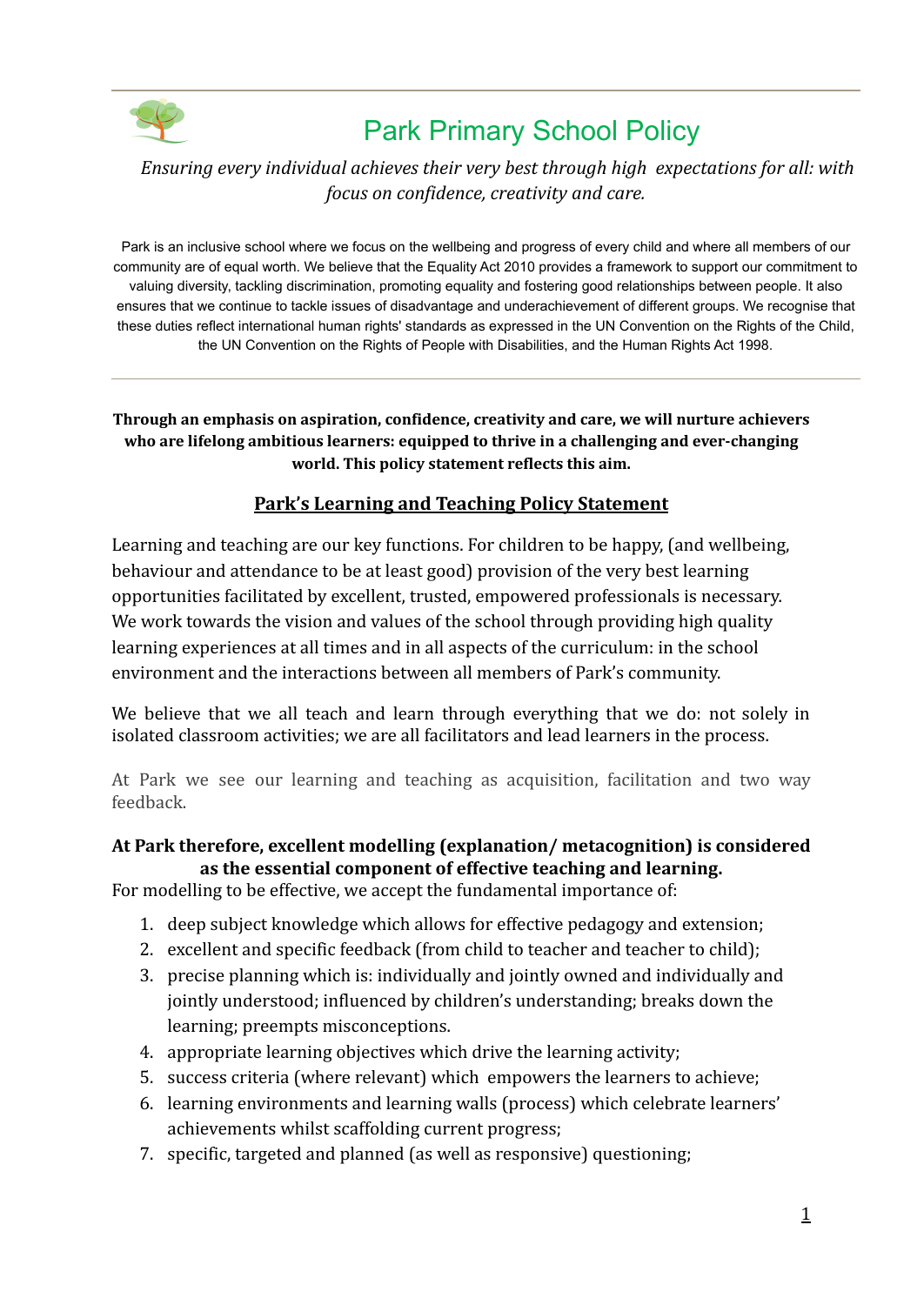

### *Ensuring every individual achieves their very best through high expectations for all: with focus on confidence, creativity and care.*

Park is an inclusive school where we focus on the wellbeing and progress of every child and where all members of our community are of equal worth. We believe that the Equality Act 2010 provides a framework to support our commitment to valuing diversity, tackling discrimination, promoting equality and fostering good relationships between people. It also ensures that we continue to tackle issues of disadvantage and underachievement of different groups. We recognise that these duties reflect international human rights' standards as expressed in the UN Convention on the Rights of the Child, the UN Convention on the Rights of People with Disabilities, and the Human Rights Act 1998.

- 8. relationships, classroom set-up, partner work and the need to regularly gauge and deepen understanding.
- 9. outstanding formative assessment which allows every learning opportunity to ebb and flow.

We believe that learning (knowledge and skills acquisition understood through feedback) should:

- be a rewarding and enjoyable experience for everyone; it should be interactive and fun whilst empowering children to make expected or accelerated progress;
- be irresistible thereby encouraging active participation;
- encourage the desire to take risks (The Learning Pit);
- emphasise process not results;
- provide varied opportunities to hone learning dispositions;
- build upon previous learning through provision of application opportunities.

We believe that teaching (facilitation and feedback) should:

- be inclusive:
- be inspired by a delicious curriculum;
- empower learners with the skills, knowledge and understanding necessary in order that they can play an increasingly useful and positive role in society and make informed choices about their lives both now and in the future;
- be challenging through high expectations for all;
- encourage a culture of perseverance, hard work, high self- esteem and a can-do approach;
- create a culture of success and continual improvement;
- be enjoyable.

Consistency and quality are ensured at Park through:

- recruitment of passionate, committed individuals who embody our values;
- effective and robust appraisal systems which have a balance of whole school and individual targets;
- professional development which empowers, guides, informs and is informed by research;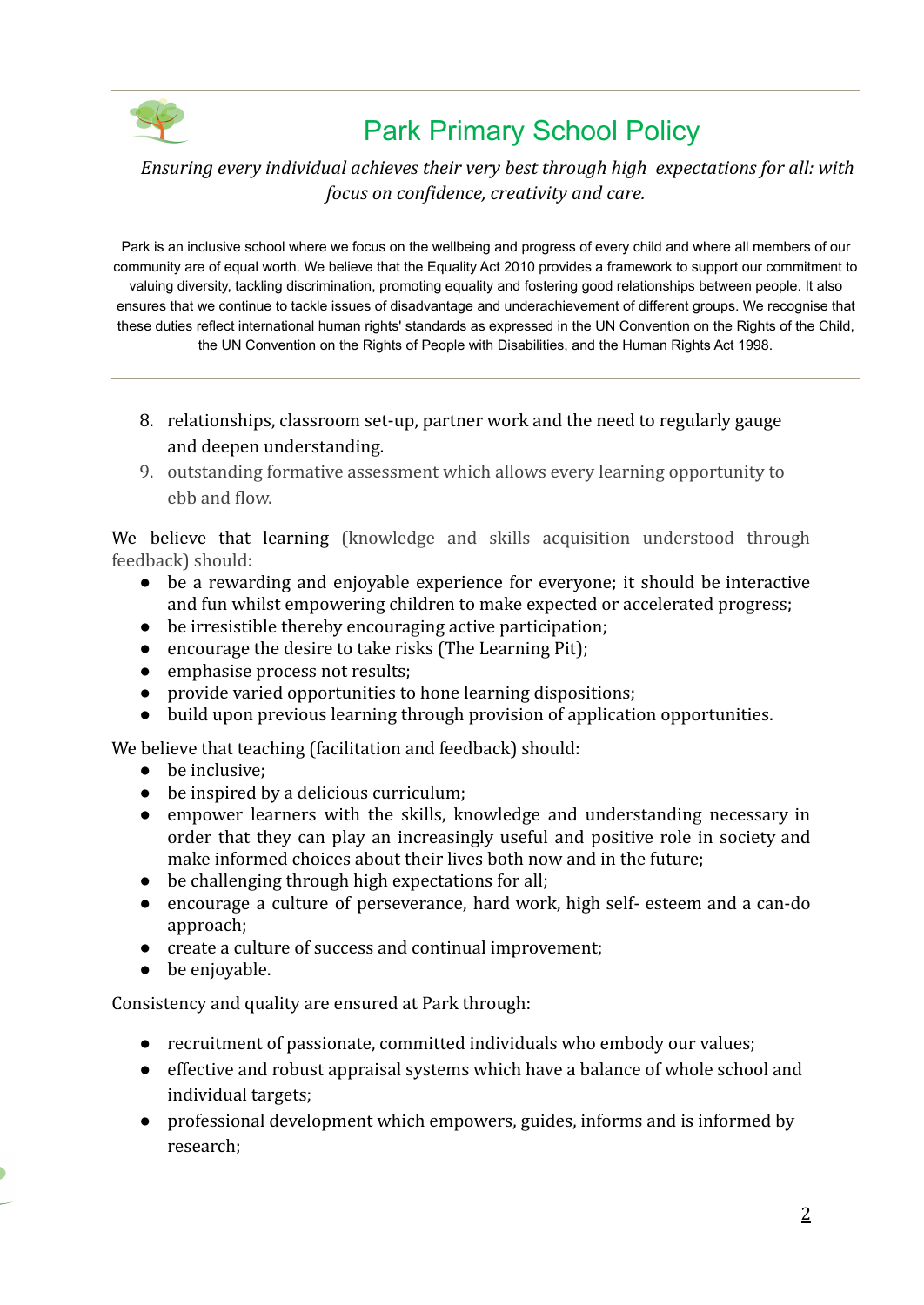

### *Ensuring every individual achieves their very best through high expectations for all: with focus on confidence, creativity and care.*

Park is an inclusive school where we focus on the wellbeing and progress of every child and where all members of our community are of equal worth. We believe that the Equality Act 2010 provides a framework to support our commitment to valuing diversity, tackling discrimination, promoting equality and fostering good relationships between people. It also ensures that we continue to tackle issues of disadvantage and underachievement of different groups. We recognise that these duties reflect international human rights' standards as expressed in the UN Convention on the Rights of the Child, the UN Convention on the Rights of People with Disabilities, and the Human Rights Act 1998.

- a transparent, evaluative and reflective culture which encourages self-improvement;
- excellent relationships which foster an improvement culture;
- team teaching to ensure that where consistency is necessary, it is achieved;
- Professional Learning Communities and facilitation of peer learning communities and coaching conversations;
- sharing good practice;
- an underlying professional desire to evolve and improve.

**This policy statement expects consistency in order that the children can progress well and are treated fairly. Consistency, at Park, is not compliance, this policy deliberately avoids stipulating how, where, what and who. As a team of professionals, we believe in the essence of that stated above and we constantly make professional, research-informed choices based on the needs of the individual learners in our care. As professionals, we endeavour to know our children and we strive to act (always) in ways that will positively impact to the greatest degree. Steady progress is the fundamental expectation and we work together to plan for, deliver and adapt sessions in accordance with the 'live' learning as we see it; in this way, progress, evolutionary teaching and learning, deep understanding and achievements which can be applied, will be the norm.**

Reference Documents to support Park's optimum classroom:

- 1) Inclusive Planning for Challenge For All  $CB + RH$
- 2) [Challenge Guide](https://docs.google.com/document/d/1kXbuRtfHFVEG6EppHf2rEXO3e1_38WIR44bgSXAhiZk/edit) NT
- 3) Behaviour, Relationships and Learning Interactions (dispositions, approach and communication) VL + RH
- 4) [Feedback](https://docs.google.com/document/d/1QG8Lmdg4f4pyEfT0AEfWbv5dW-t5NRo3NG8-ZLs3hcw/edit) (two way) RH
- 5) Questioning Guide (two way) RH
- 6) [Effective Formative Assessment Guide](https://docs.google.com/document/d/1XNXcqK6PT3uq9OqmcQ3fHcCHqfIAzcWtW7nyl8zN4KQ/edit?usp=sharing) RH
- 7) Explaining and Modelling
- 8) Scaffolding
- 9) Reviewing and Evaluating